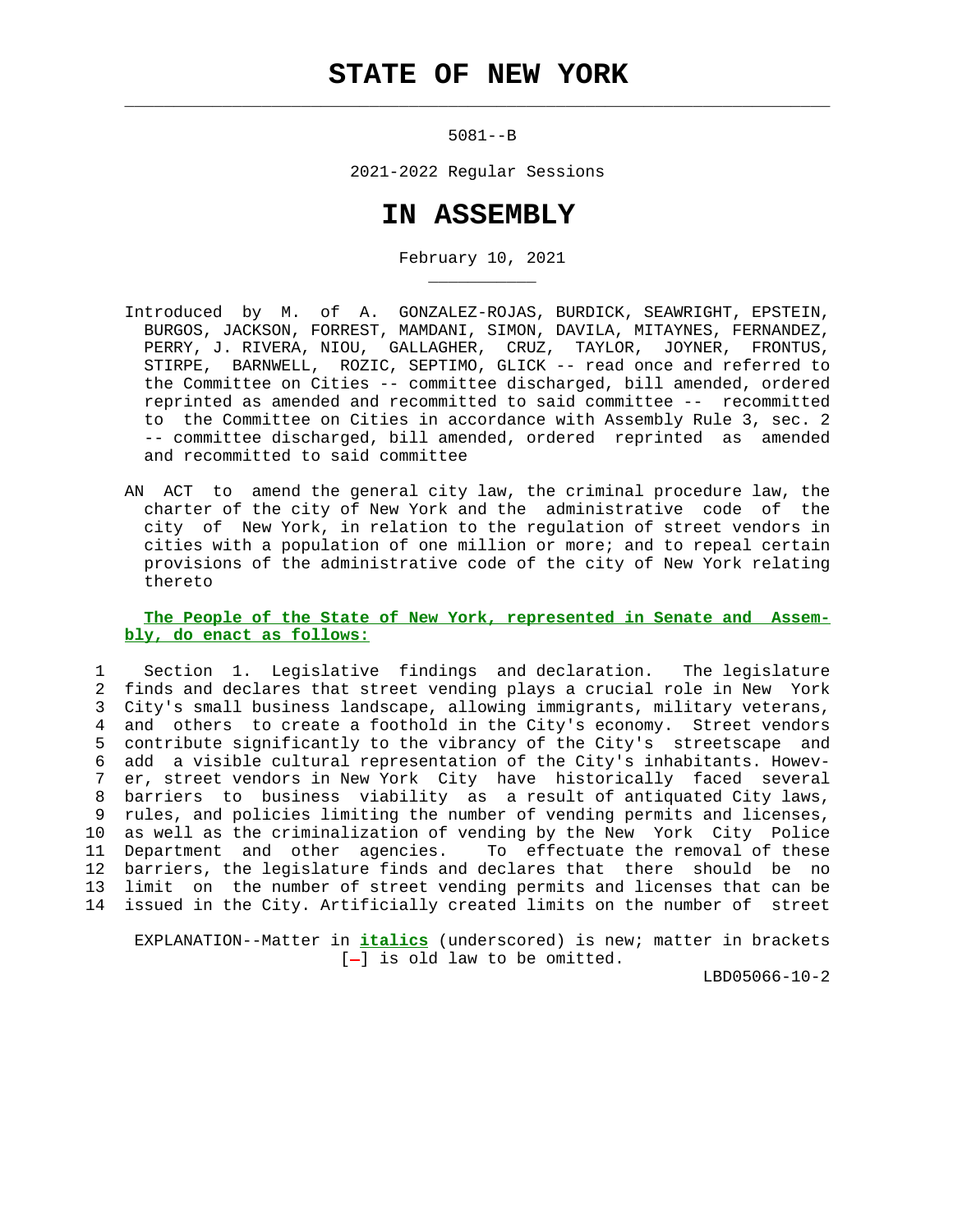1 vendors only forces the creation of underground markets, as well as 2 vendors operating without licenses or permits outside the regulatory 3 system. Street vendors should receive the basic opportunities to open 4 small businesses to further stimulate the City's economy as well as 5 provide economic viability and mobility for entrepreneurship. 6 Furthermore, the legislature finds and declares that the New York City 7 Police Department should be prohibited from enforcing all street vendor 8 laws and regulations. Street vendors deserve the same respect and expec- 9 tations as other small businesses and should be regulated solely by 10 civilian agencies without fear of criminal justice consequences. 11 § 2. The general city law is amended by adding a new section 18-e to 12 read as follows: **§ 18-e. Street vendors. 1. For the purposes of this section, the following definitions apply: a. "Street vendor" means a person who sells goods and services from a food truck, pushcart, stand, display, pedal-driven cart, wagon, show- case, rack, other nonmotorized conveyance, or from one's person, upon a public street, sidewalk or other pedestrian path. b. "Local legislative body" means the legislative body of a city with a population of one million or more. 2. a. A local legislative body in a city with a population of one million or more shall not regulate street vendors except in accordance with subdivision three, four or five of this section. b. Nothing in this section shall be construed to affect the applica- bility of any laws, rules, or regulations pertaining to food safety to a street vendor who sells food. c. Nothing in this section shall be construed to require a local legislative body to adopt a new program to regulate street vendors if the local legislative body has established an existing program that substantially complies with the requirements of this section. 3. a. A local legislative body may adopt a program to regulate street vendors in compliance with this section. b. A local legislative body's street vending program shall comply with all of the following standards: (i) A local legislative body shall not require a street vendor to operate within specific parts of the public right-of-way, except when such restriction is directly related to objective health, safety, or welfare concerns. (ii) (A) A local legislative body shall not prohibit a street vendor from selling food or merchandise in a park owned or operated by the city, except the local legislative body may prohibit stationary street vendors from vending in the park only if the operator of the park has signed an agreement for concessions that exclusively permits the sale of food or merchandise by the concessionaire. (B) Notwithstanding clause (A) of this subparagraph, a local legisla- tive body may adopt additional requirements regulating the time, place, and manner of street vending in a park owned or operated by the city if the requirements are any of the following: (1) Directly related to objective health, safety, or welfare concerns; (2) Necessary to ensure the public's use and enjoyment of natural resources and recreational opportunities; or (3) Necessary to prevent an undue concentration of commercial activity that unreasonably interferes with the scenic and natural character of the park.**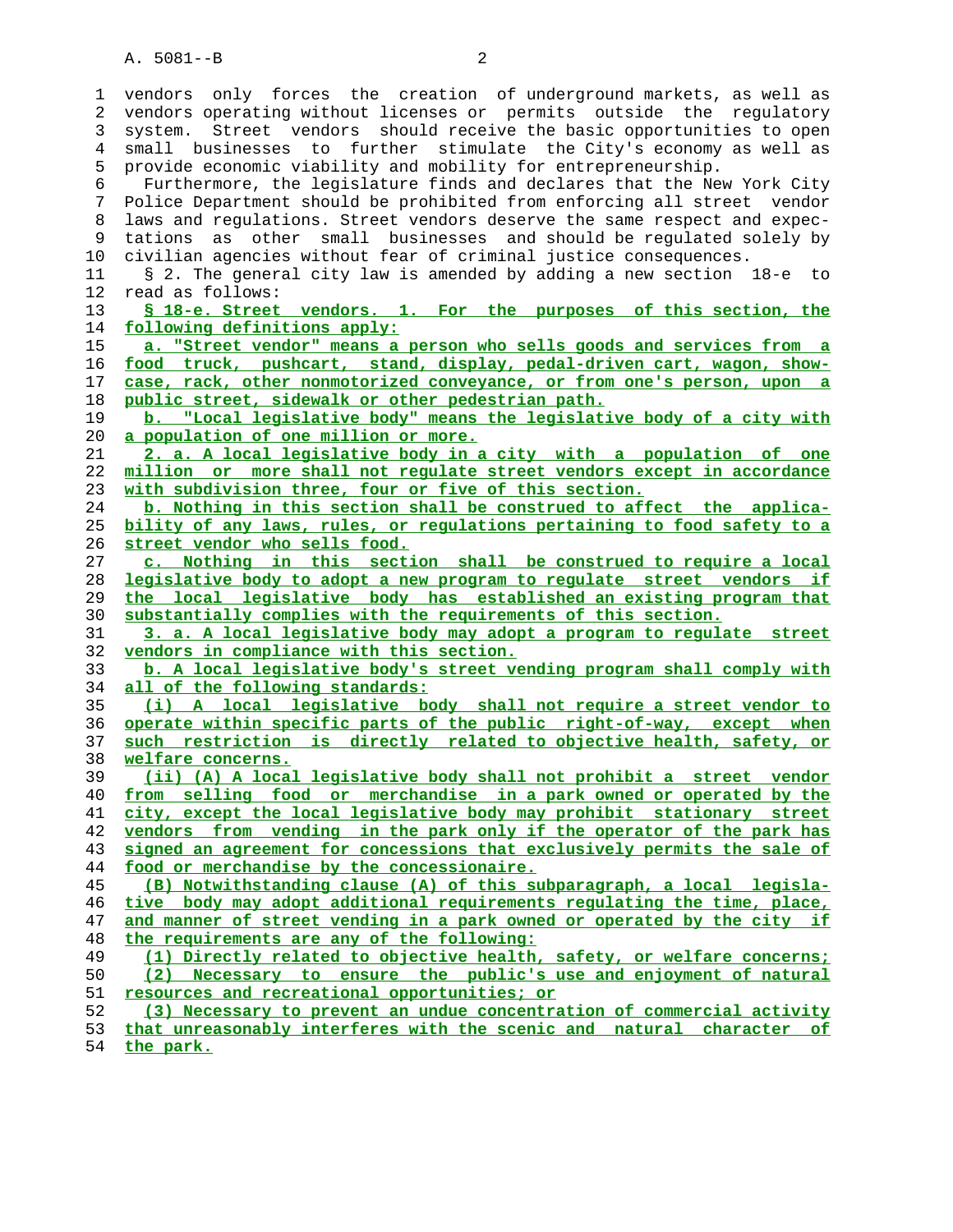| 1              | (iii) A local legislative body shall not require a street vendor to                                                                              |
|----------------|--------------------------------------------------------------------------------------------------------------------------------------------------|
| 2              | first obtain the consent or approval of any nongovernmental entity or                                                                            |
| 3              | individual before he or she can sell food or merchandise.                                                                                        |
| $\overline{4}$ | (iv) A local legislative body shall not restrict street vendors to                                                                               |
| 5              | operate only in a designated neighborhood or area, except when that                                                                              |
| 6              | restriction is directly related to objective health, safety, or welfare                                                                          |
|                |                                                                                                                                                  |
| 7              | concerns.                                                                                                                                        |
| 8              | (v) A local legislative body shall not restrict the overall number of                                                                            |
| 9              | street vendors permitted to operate within the jurisdiction of the local                                                                         |
| 10             | legislative body.                                                                                                                                |
| 11             | c. A local legislative body may, by law, ordinance or resolution,                                                                                |
| 12             | adopt additional requirements requlating the time, place, and manner of                                                                          |
| 13             | street vending if the requirements are directly related to objective                                                                             |
| 14             | health, safety, or welfare concerns, including, but not limited to, any                                                                          |
| 15             | of the following:                                                                                                                                |
| 16             | (i) Limitations on hours of operation that are not unduly restrictive.                                                                           |
| 17             | In nonresidential areas, any limitations on the hours of operation for                                                                           |
| 18             | street vending shall not be more restrictive than any limitations on                                                                             |
| 19             | hours of operation imposed on other businesses or uses on the same                                                                               |
| 20             | street;                                                                                                                                          |
| 21             | (ii) Requirements to maintain sanitary conditions;                                                                                               |
| 22             | (iii) Requirements necessary to ensure compliance with the federal                                                                               |
| 23             | Americans with Disabilities Act of 1990 (Public Law 101-336) and other                                                                           |
| 24             | disability access standards;                                                                                                                     |
| 25             | (iv) Requiring the street vendor to obtain from the local legislative                                                                            |
| 26             | body a permit for street vending or a valid business license, provided                                                                           |
| 27             | that the local legislative body issuing the permit or business license                                                                           |
| 28             | accepts a New York driver's license or identification number, an indi-                                                                           |
| 29             | vidual taxpayer identification number, or a municipal identification                                                                             |
| 30             | number in lieu of a social security number if the local legislative body                                                                         |
| 31             | otherwise requires a social security number for the issuance of a permit                                                                         |
| 32             | or business license, and that the number collected shall not be avail-                                                                           |
| 33             | able to the public for inspection, is confidential, and shall not be                                                                             |
| 34             | disclosed except as required to administer the permit or licensure                                                                               |
| 35             | program or comply with a state law or state or federal court order:                                                                              |
| 36             | (v) Requiring the street vendor to possess a valid seller's permit or                                                                            |
| 37             | license;                                                                                                                                         |
| 38             | (vi) Requiring additional licenses from other state or local agencies                                                                            |
| 39             | to the extent required by law;                                                                                                                   |
| 40             | (vii) Requiring compliance with other generally applicable laws; or                                                                              |
| 41             | (viii) Requiring a street vendor to submit information on his or her                                                                             |
| 42             | operations, including, but not limited to, any of the following:                                                                                 |
| 43             | (A) The name and current mailing address of the street vendor;                                                                                   |
| 44             | (B) A description of the merchandise offered for sale or exchange;                                                                               |
| 45             | (C) A certification by the vendor that to his or her knowledge and                                                                               |
| 46             | belief, the information contained on the form is true;                                                                                           |
| 47             | (D) The New York state tax number, if any, of the street vendor; or                                                                              |
| 48             | (E) If the street vendor is an agent of an individual, company, part-                                                                            |
| 49             | nership, or corporation, the name and business address of the principal.                                                                         |
| 50             | d. Notwithstanding paragraph b of this subdivision, a local legisla-                                                                             |
| 51             | tive body may restrict or prohibit street vendors within the immediate                                                                           |
| 52             | vicinity of an area designated for a temporary special permit issued by                                                                          |
| 53             | the local legislative body, provided that any notice, business inter-                                                                            |
| 54             | ruption mitigation, or other rights provided to affected businesses or                                                                           |
| 55             |                                                                                                                                                  |
| 56             | property owners under the local legislative body's temporary special<br>permit are also provided to any street vendors specifically permitted to |
|                |                                                                                                                                                  |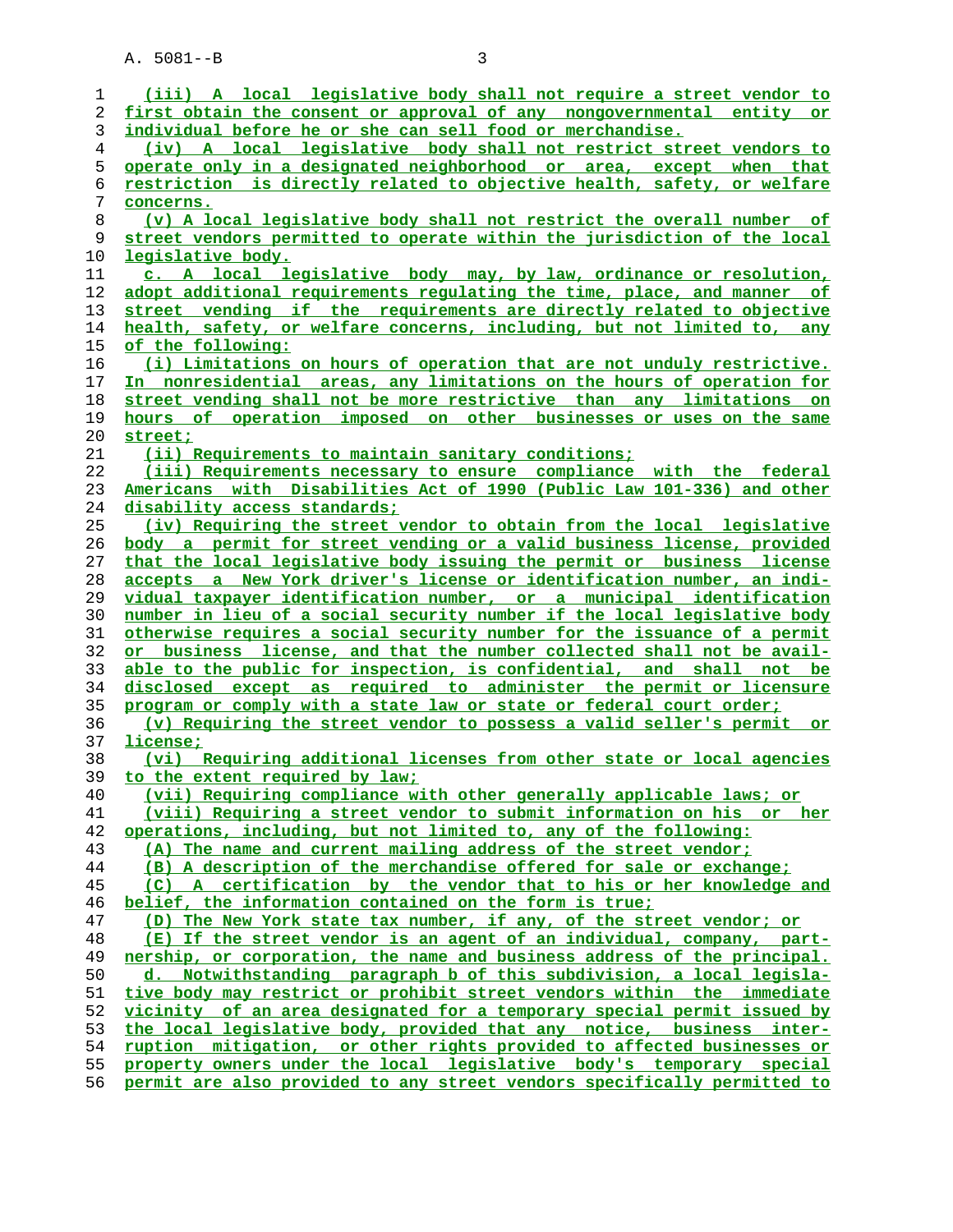A. 5081--B 4

**operate in the area, if applicable. For the purposes of this paragraph, a temporary special permit is a permit issued by the local legislative body for the temporary use of, or encroachment on, the street, sidewalk, or other public area, including, but not limited to an encroachment permit, special event permit, or temporary event permit, for purposes including, but not limited to, filming, parades, or outdoor concerts. A prohibition of street vendors pursuant to this paragraph shall only be effective for the limited duration of the temporary special permit. e. For the purposes of this section, perceived community animus or economic competition shall not constitute an objective health, safety, or welfare concern. 4. All enforcement and inspection of this section shall be carried out by the commissioner of a civilian department that is tasked with protecting and enhancing the daily lives of New Yorkers to create thriv- ing communities by overseeing and enforcing key consumer protection, licensing, and workplace laws in businesses across dozens of industries. The health commissioner may designate the director of environmental health of such district as an additional person authorized to enforce and perform inspections pursuant to this section. 5. a. (i) A violation of a local legislative body's street vending program that complies with subdivision three of this section is punisha- ble only by the following: (A) A fine not exceeding one hundred dollars for a first violation. (B) A fine not exceeding two hundred dollars for a second violation within one year of the first violation. (C) A fine not exceeding three hundred dollars for each additional violation within one year of the first violation. (ii) A local legislative body may rescind a permit issued to a street vendor for the term of that permit upon serious repeated and persistent violations of any of the requirements of subdivision three of this section, and after notice and an opportunity for a hearing has been provided by the permit-issuing official. (iii) (A) If a local legislative body requires a sidewalk vendor to obtain a street vending permit from the local legislative body, vending without a street vending permit may be punishable by the following in lieu of the fines set forth in subparagraph (i) of this paragraph: (1) A fine not exceeding two hundred dollars for a first violation. (2) A fine not exceeding three hundred dollars for a second violation within one year of the first violation. (3) A fine not exceeding four hundred dollars for each additional violation within one year of the first violation. (B) Upon proof of a valid permit issued by the local legislative body, the fines set forth in this paragraph shall be reduced to the fines set forth in subparagraph (i) of this paragraph, respectively. b. The proceeds of a fine assessed pursuant to paragraph a of this subdivision shall be deposited in the general fund of the local legisla- tive body. c. Failure to pay a fine pursuant to paragraph a of this subdivision shall not be punishable as an infraction or misdemeanor. Additional** fines, fees, assessments, or any other financial conditions beyond those **authorized in paragraph a of this subdivision shall not be assessed. d. (i) A violation of a local legislative body's street vending program that complies with subdivision three of this section, or a violation of any rules or regulations adopted prior to the effective date of this section, that regulate or prohibit street vendors in the jurisdiction of a local legislative body, shall not be punishable as an**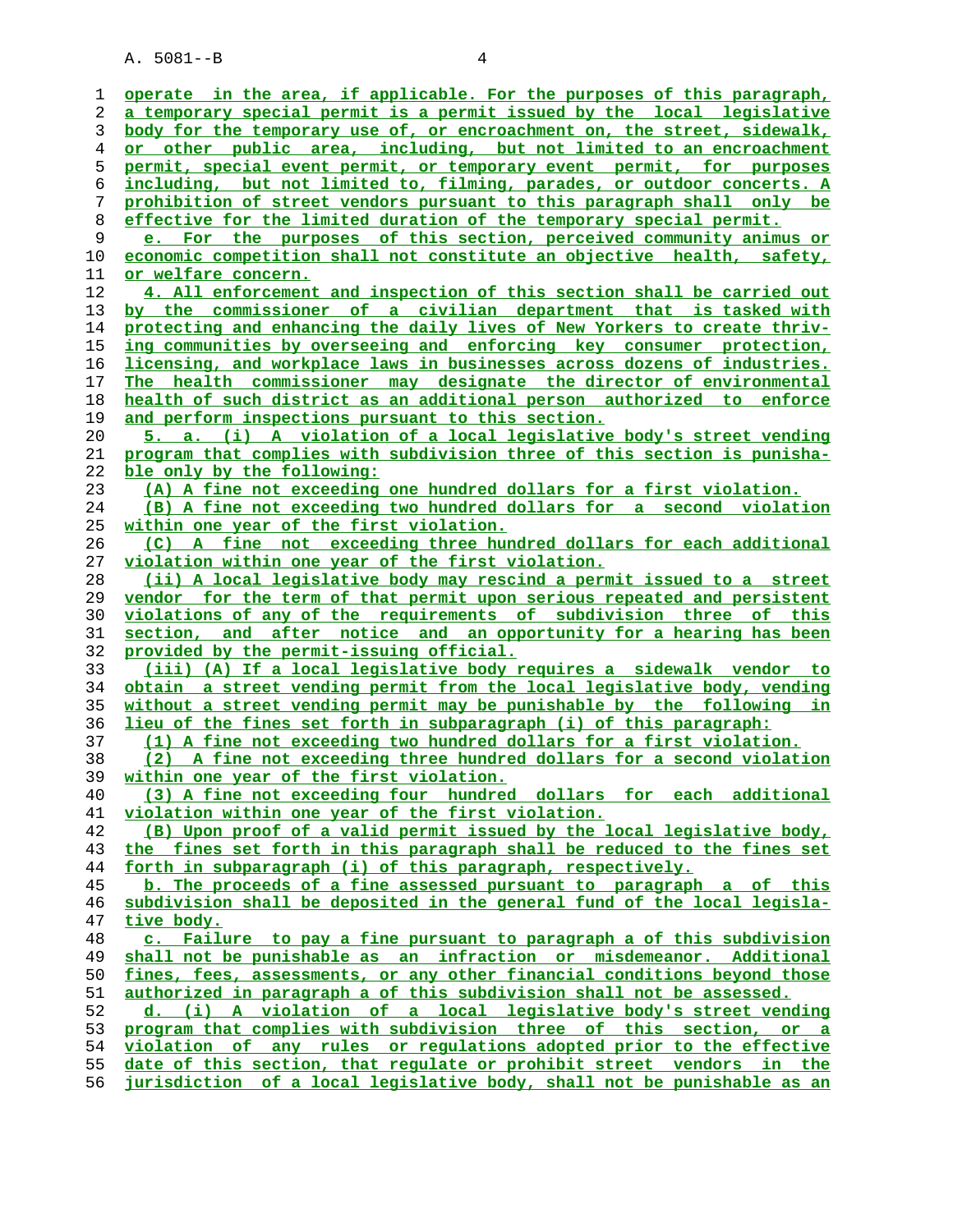A. 5081--B 5

| 1  | infraction or misdemeanor, and the person alleged to have violated any     |
|----|----------------------------------------------------------------------------|
| 2  | such provisions shall not be subject to arrest except when permitted       |
| 3  | under law.                                                                 |
| 4  | (ii) Notwithstanding any other law to the contrary, subparagraph (i)       |
| 5  | of this paragraph shall apply to all pending criminal prosecutions under   |
| 6  | any law, ordinance or resolution requlating or prohibiting street          |
| 7  | vendors. Any such criminal prosecutions that have not reached final        |
| 8  | judgment shall be dismissed.                                               |
| 9  | e. A local legislative body that has not adopted rules or regulations      |
| 10 | by law, ordinance or resolution that comply with subdivision two of this   |
| 11 | section shall not cite, fine, or prosecute a street vendor for a           |
| 12 | violation of any law, rule or regulation that is inconsistent with the     |
| 13 | standards described in paragraph b of subdivision three of this section.   |
| 14 | f. (i) When assessing a fine pursuant to paragraph a of this subdivi-      |
| 15 | sion, the adjudicator shall take into consideration the person's ability   |
| 16 | to pay the fine. The local legislative body shall provide the person       |
| 17 | with notice of his or her right to request an ability-to-pay determi-      |
| 18 | nation and shall make available instructions or other materials for        |
| 19 | requesting an ability-to-pay determination. The person may request an      |
| 20 | ability-to-pay determination at adjudication or while the judgment         |
| 21 | remains unpaid, including when a case is delinguent or has been referred   |
| 22 | to a comprehensive collection program.                                     |
| 23 | (ii) The local legislative body may allow the person to complete           |
| 24 | community service in lieu of paying the total fine, may waive or reduce    |
| 25 | the fine, or may offer an alternative disposition.                         |
| 26 | q. (i) A person who is currently serving, or who completed, a              |
| 27 | sentence, or who is subject to a fine, for a conviction of a misdemeanor   |
| 28 | or infraction for street vending, whether by trial or by open or negoti-   |
| 29 | ated plea, who would not have been guilty of such offense under this       |
| 30 | section had this section been in effect at the time of the offense, may    |
| 31 | petition for dismissal of the sentence, fine, or conviction before the     |
| 32 | trial court that entered the judgment of conviction in his or her case.    |
| 33 | (ii) Upon receiving a petition under subparagraph (i) of this para-        |
| 34 | graph, the court shall presume the petitioner satisfies the criteria in    |
| 35 | subparagraph (i) of this paragraph unless the party opposing the peti-     |
| 36 | tion proves by clear and convincing evidence that the petitioner does      |
| 37 | not satisfy the criteria. If the petitioner satisfies the criteria in      |
| 38 | subparagraph (i) of this paragraph, the court shall grant the petition     |
| 39 | to dismiss the sentence or fine, if applicable, and dismiss and seal the   |
| 40 | conviction, because the sentence, fine, and conviction are legally         |
| 41 | invalid.                                                                   |
| 42 | (iii) Unless requested by the petitioner, no hearing is necessary to       |
| 43 | grant or deny a petition filed under subparagraph (i) of this paragraph.   |
| 44 | (iv) If the court that originally sentenced or imposed a fine on the       |
| 45 | petitioner is not available, the presiding judge shall designate another   |
| 46 | judge to rule on the petition.                                             |
| 47 | (v) Nothing in this paragraph is intended to diminish or abrogate any      |
| 48 | rights or remedies otherwise available to the petitioner.                  |
| 49 | (vi) Nothing in this paragraph or related provisions is intended to        |
| 50 | diminish or abrogate the finality of judgments in any case not falling     |
| 51 | within the purview of this section.                                        |
| 52 | Subparagraph (vi) of paragraph (k) of subdivision 3 of section<br>Ş.<br>3. |
| 53 | 160.50 of the criminal procedure law is renumbered subparagraph (vii)      |
| 54 | and a new subparagraph (vi) is added to read as follows:                   |
| 55 | (vi) the conviction was for an offense defined in subchapter two of        |
| 56 | chapter three of title seventeen or subchapter twenty-seven of chapter     |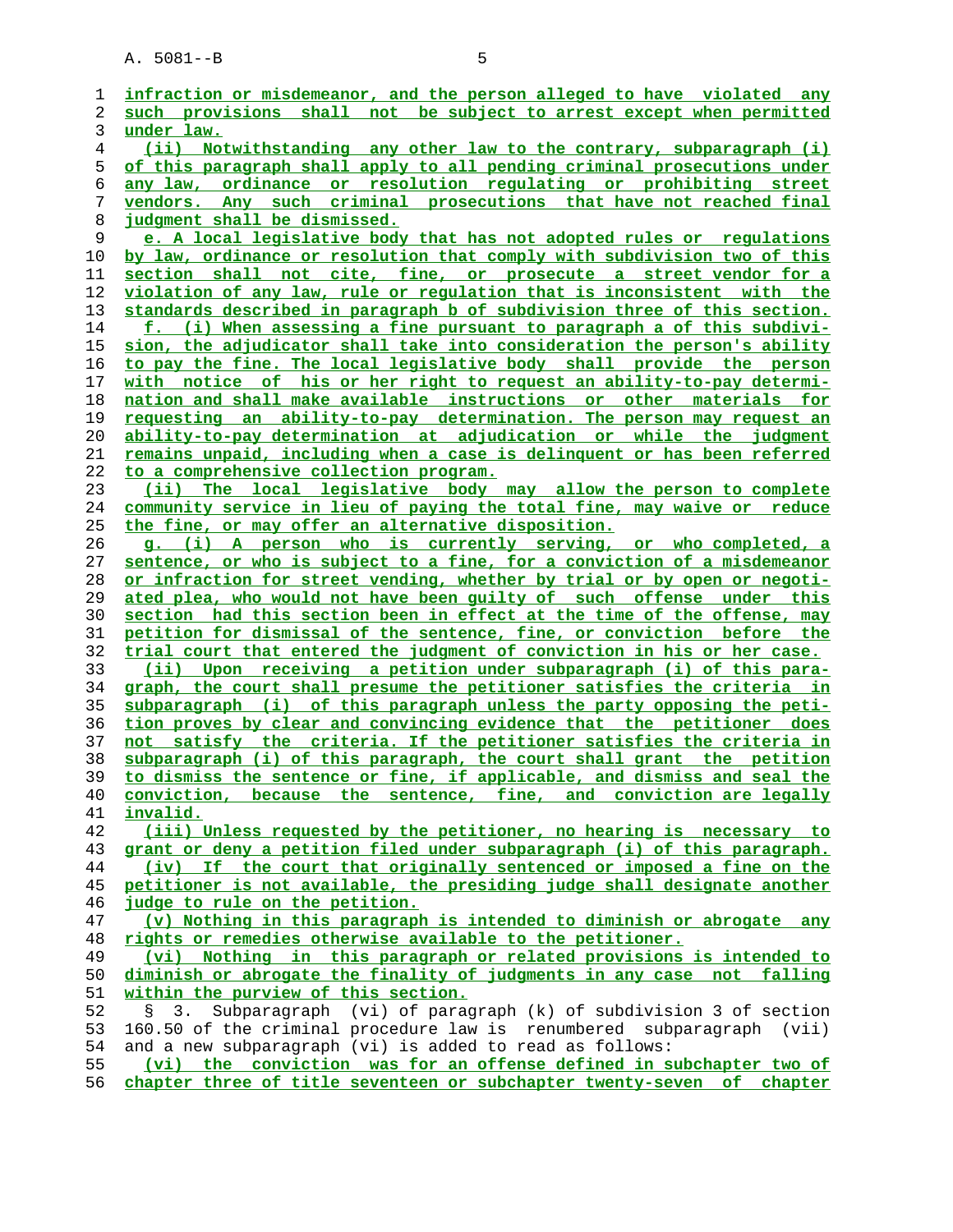1 **two of title twenty of the administrative code of the city of New York;** 2 **or** 3 § 4. Paragraph (k) of subdivision 1 of section 440.10 of the criminal 4 procedure law, as amended by chapter 92 of the laws of 2021, is amended 5 to read as follows: 6 (k) The judgment occurred prior to the effective date of the laws of 7 two thousand [**twenty-one**] **twenty-two** that amended this paragraph and is 8 a conviction for an offense as defined in subparagraphs (i), (ii), (iii) 9 [**or**]**,** (iv) **and (vi)** of paragraph (k) of subdivision three of section 10 160.50 of this part, in which case the court shall presume that a 11 conviction by plea for the aforementioned offenses was not knowing, 12 voluntary and intelligent if it has severe or ongoing consequences, 13 including but not limited to potential or actual immigration conse- 14 quences, and shall presume that a conviction by verdict for the afore- 15 mentioned offenses constitutes cruel and unusual punishment under 16 section five of article one of the state constitution, based on those 17 consequences. The people may rebut these presumptions. 18 § 5. Section 436 of the New York city charter, as amended by local law 19 number 102 of the city of New York for the year 1977, is amended to read 20 as follows: 21 § 436. Powers over certain trades. The commissioner shall possess 22 powers of general supervision and inspection over all licensed or unli- 23 censed pawnbrokers, [**vendors,**] junkshop keepers, junk boatmen, [**cart-** 24 **men,**] dealers in second-hand merchandise and auctioneers within the 25 city; and in connection with the performance of any police duties he 26 shall have power to examine such persons, their clerks and employees and 27 their books, business premises, and any articles of merchandise in their 28 possession. A refusal or neglect to comply in any respect with the 29 provisions of this section on the part of any pawnbroker, [**vendor,**] 30 junkshop keeper, junk boatman, [**cartman,**] dealer in second-hand merchan- 31 dise or auctioneer, or any clerk or employee of any thereof shall be 32 triable by a judge of the criminal court and punishable by not more than 33 thirty days' imprisonment, or by a fine of not more than fifty dollars, 34 or both. 35 § 6. Subdivision a of section 17-311 of the administrative code of the 36 city of New York, as amended by local law number 108 of the city of New 37 York for the year 2017, is amended to read as follows: 38 a. Each food vendor shall carry his or her license upon his or her 39 person and it shall be exhibited upon demand to any [**police officer,**] 40 public health sanitarian or other authorized officer or employee of the 41 city **other than a police officer**. 42 § 7. Sections 17-313 and 17-322 of the administrative code of the city 43 of New York are REPEALED. 44 § 8. Subdivision b of section 17-314 of the administrative code of the 45 city of New York, as amended by local law number 15 of the city of New 46 York for the year 1995, is amended to read as follows: 47 b. Provide to the commissioner or any other authorized officer or 48 employee of the city, **other than a police officer,** the addresses and 49 names of the owners of such service rooms, commissaries or distributors 50 from whom such licensee receives his or her food and also the address at 51 which such vendor stores his or her food and vehicle or pushcart; 52 § 9. Subdivision j of section 17-315 of the administrative code of the 53 city of New York is amended to read as follows: 54 j. Where exigent circumstances exist and [**a police officer or other**] 55 **an** authorized officer or employee of the city**, other than a police offi-** 56 **cer,** gives notice to a food vendor to temporarily move from a location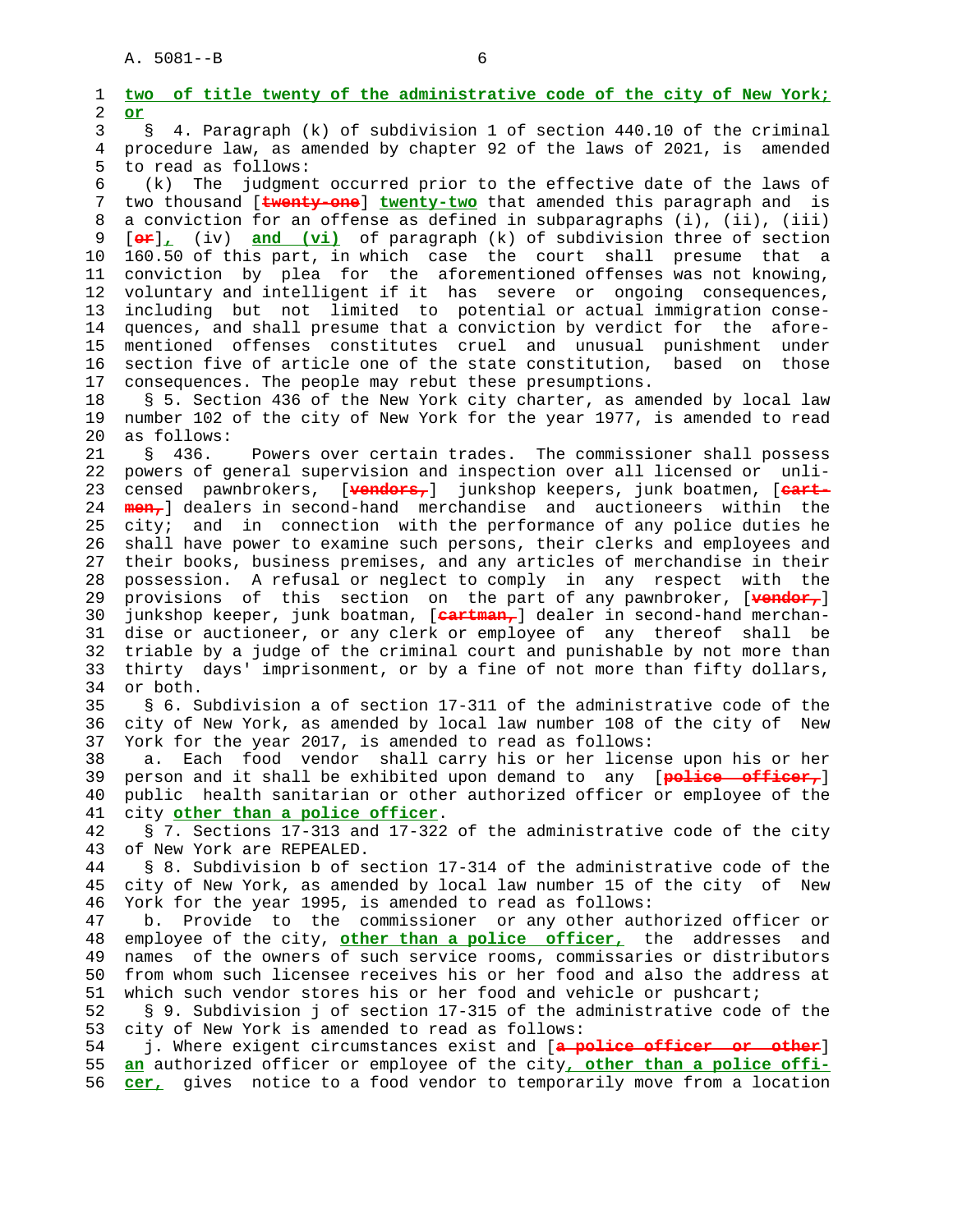1 such vendor shall not vend from such location. For the purpose of this 2 subdivision, exigent circumstances shall include but not be limited to, 3 unusually heavy pedestrian or vehicular traffic, existence of any 4 obstructions in the public space at or near such location, an accident, 5 fire or other emergency situation at or near such location, or a parade, 6 demonstration, or other such event or occurrence at or near such 7 location.

 8 § 10. Section 17-321 of the administrative code of the city of New 9 York, subdivision c as amended by local law number 9 of the city of New 10 York for the year 2008, subdivision d as amended by chapter 11 of the 11 laws of 2004, subdivision e as amended by local law number 18 of the 12 city of New York for the year 2021, is amended to read as follows:

 13 § 17-321 Enforcement. a. Public health sanitarians or other authorized 14 officers or employees of the department [**and**]**, other than** police offi- 15 cers**,** shall have the power to enforce all laws, rules and regulations 16 relating to food vendors. This provision shall in no way restrict any 17 other power granted by law to any officer or employee of the city**, other** 18 **than a police officer**.

 19 b. If a food vendor does not move his or her vehicle or pushcart when 20 directed to do so by [**a police officer or other**] **an** authorized officer 21 or employee of the city**, other than a police officer,** in compliance with 22 the provisions of subdivision k of section 17-315 of this subchapter, 23 such officer or employee may provide for the removal of such vehicle or 24 pushcart to any garage, automobile pound or other place of safety, and 25 the owner or other person lawfully entitled to the possession of such 26 vehicle or pushcart may be charged with reasonable costs for such 27 removal and storage, payable prior to the release of such vehicle or 28 pushcart.

 29 c. An officer or employee**, other than a police officer,** designated in 30 subdivision a of this section may seize any vehicle or pushcart which 31 (i) does not have a permit or (ii) is being used to vend on property 32 owned by the city and under the jurisdiction of a city agency including, 33 but not limited to, the department of parks and recreation or the 34 department of small business services, without the written authorization 35 of the commissioner of such department, or (iii) is being used by an 36 unlicensed vendor, or (iv) is being used to vend in the area including 37 and bounded on the east by the easterly side of Broadway, on the south 38 by the southerly side of Liberty Street, on the west by the westerly 39 side of West Street and on the north by the northerly side of Vesey 40 Street, or (v) is selling food not authorized by the permit, and may 41 seize any food sold or offered for sale from such vehicle or pushcart. 42 Such vehicle, pushcart or food shall be subject to forfeiture as 43 provided in [**section 17-322 of**] this subchapter. If a forfeiture 44 proceeding is not commenced, the vendor may be charged with the reason- 45 able costs for removal and storage payable prior to the release of such 46 food, vehicle or pushcart unless the charge of vending without a permit 47 or vending without a license or vending without the authorization of 48 such commissioner is dismissed.

 49 d. If a food vendor operates any food vending business on any street 50 at any time where and when the operation of any food vending business is 51 prohibited pursuant to the provisions of section 20-465.1 of the code 52 and any rules promulgated pursuant thereto, or if a food vendor operates 53 a food vending business in the area including and bounded on the east by 54 the easterly side of Broadway, on the south by the southerly side of 55 Liberty Street, on the west by the westerly side of West Street and on 56 the north by the northerly side of Vesey Street, any authorized officer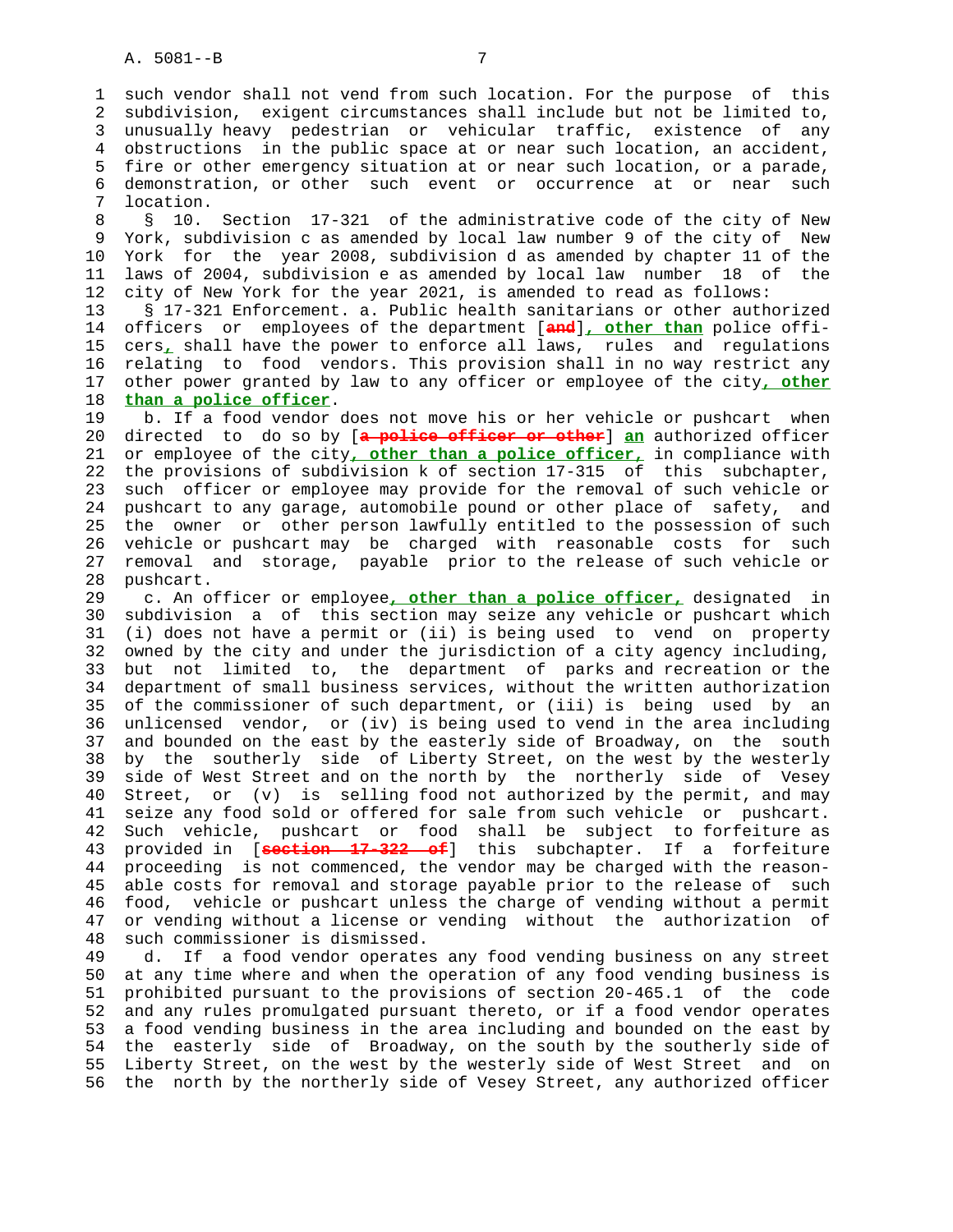1 or employee of the city [or member of the New York city police 2 **ment**]**, other than a police officer,** is authorized to provide for the 3 removal of such food vendor's food, vehicle or pushcart to any garage, 4 automobile pound or other place of safety, and the owner or other person 5 lawfully entitled to the possession of such vehicle or pushcart or food 6 may be charged with reasonable costs for removal and storage. 7 e. Any notice of violation issued to a food vendor by an officer or 8 employee described in subdivision a of this section**, other than a police** 9 **officer,** that is returnable to a tribunal established within the office<br>10 of administrative trials and hearings or within any agency of the city of administrative trials and hearings or within any agency of the city 11 of New York designated to conduct such proceedings, or to any court of 12 competent jurisdiction, shall state the permit number of the vehicle or 13 pushcart associated with such notice of violation. Any penalty duly 14 imposed by such tribunal, and any fine or penalty imposed by such court, 15 shall be considered to have been issued against the permittee associated 16 with such permit number for the purposes of the non-issuance or renewal 17 of a food vendor permit pursuant to subdivision b of section 17-317 **of** 18 **this subchapter**. 19 § 11. Subdivision a and paragraph 1 of subdivision c of section 17-325 20 of the administrative code of the city of New York, paragraph 1 of 21 subdivision c as amended by local law 80 of the city of New York for the 22 year 2021, are amended to read as follows: 23 a. Any person who violates the provisions of subdivision a, b, or c of 24 section 17-307 of this subchapter shall be [**guilty of a misdemeanor,**] 25 **liable only for a civil violation** punishable by a fine of not [**less than** 26 **one hundred fifty dollars nor**] more than [**one thousand dollars,**] two 27 hundred fifty dollars [**or by imprisonment for not more than three months** 28 **or by such fine and imprisonment**]. 29 1. In addition to the penalties prescribed by subdivision a of this 30 section, any person who violates, or any person aiding another to 31 violate, the provisions of subdivision a, b, or c of section 17-307 of 32 this subchapter shall be liable for **only** a civil penalty of not [**less** 33 **than one hundred fifty dollars nor**] more [**than one thousand dollars** 34 **together with a penalty of one hundred dollars per day for every day** 35 **during which the unlicensed business operated**] **than two hundred fifty** 36 **dollars**. 37 § 12. Section 17-325.1 of the administrative code of the city of New 38 York, as amended by local law number 19 of the city of New York for the 39 year 1994, is amended to read as follows: 40 § 17-325.1 Failure to display and produce license or permit; presump- 41 tive evidence of unlicensed or unpermitted activity. a. In any civil [**or** 42 **criminal**] action or proceeding, failure by a food vendor who is required 43 to be licensed pursuant to the provisions of this chapter to display and 44 exhibit upon demand a food vendor's license in accordance with the 45 provisions of this chapter to any [**police officer,**] public health sani- 46 tarian or other authorized officer or employee of the department or 47 other city agency**, other than a police officer,** shall be presumptive 48 evidence that such food vendor is not duly licensed. 49 b. In any civil [**or criminal**] action or proceeding, the failure of any 50 vehicle or pushcart which is required to be permitted pursuant to the 51 provisions of this chapter to have a permit plate affixed thereto in 52 accordance with the provisions of this chapter shall be presumptive 53 evidence that such vehicle or pushcart is not duly permitted. 54 § 13. Subdivision a of section 20-461 of the administrative code of

55 the city of New York is amended to read as follows: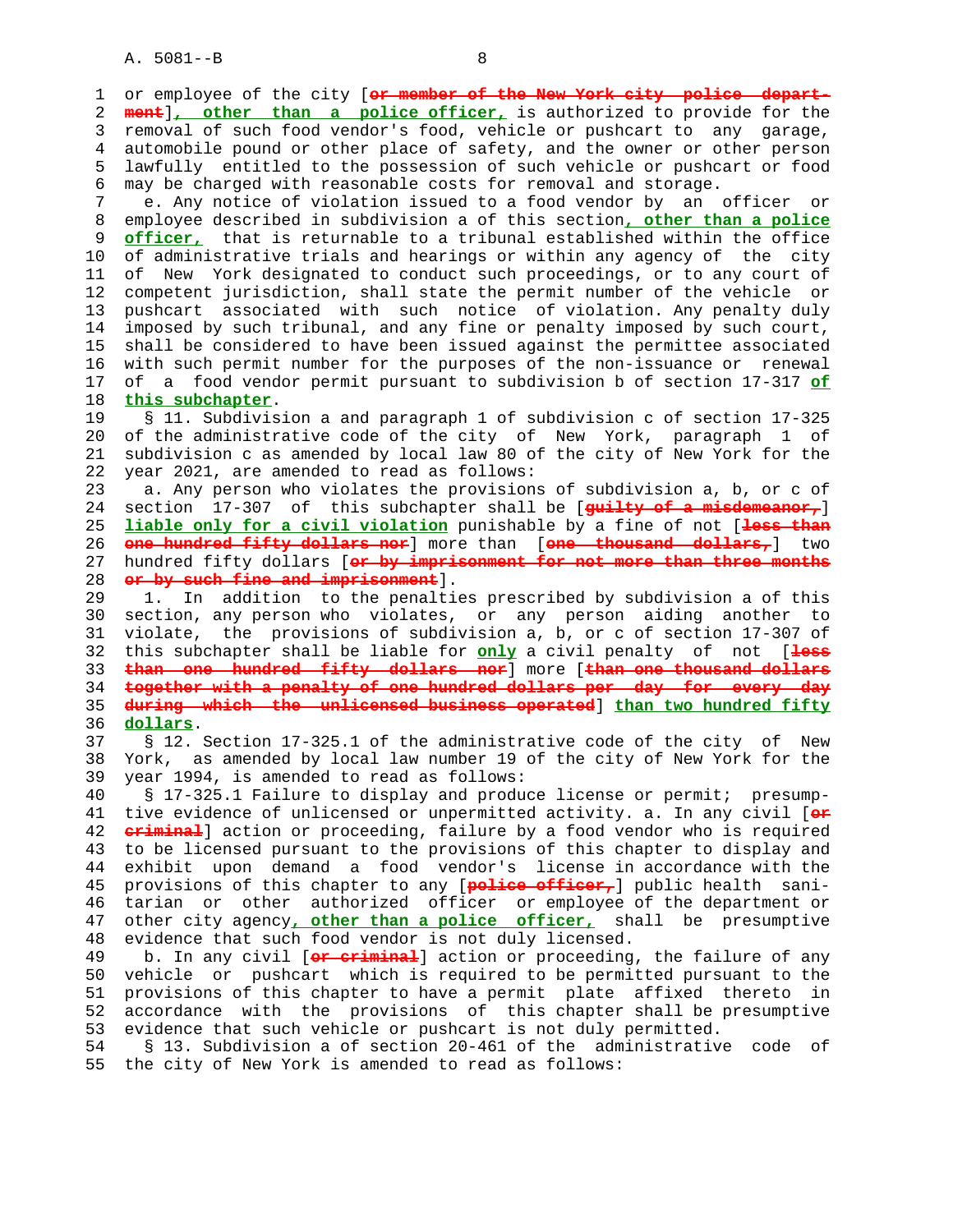1 a. Each general vendor shall carry his or her license on his or her 2 person and it shall be exhibited upon demand to any [**police officer,**] 3 authorized officer or employee of the department or other city agency**,** 4 **other than a police officer**. 5 § 14. Sections 20-463 and 20-474 of the administrative code of the 6 city of New York are REPEALED. 7 § 15. Subdivisions a and b of section 20-464 of the administrative 8 code of the city of New York, subdivision b as amended by local law 112 9 of the city of New York for the year 1989, are amended to read as 10 follows: 11 a. Permit regular inspections by the department or any authorized city 12 agency**, other than the police department,** of any goods, vehicle, push- 13 cart or stand used in the operation of the vending business, and of any 14 premises used by him or her for the storage or preparation of goods 15 intended to be vended in such business; 16 b. Provide to the commissioner, or other authorized officer or employ- 17 ee of a city agency**, other than a police officer,** requesting such infor- 18 mation, on a semi-annual basis, or more often if required by regulation 19 promulgated by the Commissioner, the address and name of the owners or 20 the manufacturers, suppliers or distributors from whom the licensee 21 receives his or her goods and also the address at which the licensee 22 stores his or her goods or any vehicle, pushcart or stand used in the 23 operation of the vending business; 24 § 16. Subdivision k of section 20-465 of the administrative code of 25 the city of New York is amended to read as follows: 26 k. Where exigent circumstances exist and [**a police officer or other**] 27 **an** authorized officer or employee of any city agency**, other than a** 28 **police officer,** gives notice to a general vendor to temporarily move 29 from any location such general vendor shall not vend from such location. 30 For the purposes of this subdivision, exigent circumstances shall 31 include, but not be limited to, unusually heavy pedestrian or vehicular 32 traffic, existence of any obstructions in the public space, an accident, 33 fire or other emergency situation, a parade, demonstration or other such 34 event or occurrence at or near such location. 35 § 17. Subdivisions a and b of section 20-468 of the administrative 36 code of the city of New York are amended to read as follows: 37 a. Authorized officers**, other than police officers,** and employees of 38 the department [**and members of the police department**] shall have the 39 power to enforce all laws, rules and regulations relating to general 40 vendors. This provision shall in no way restrict any other power grant- 41 ed by law to an officer or employee of any city agency**, other than** 42 **police officers**. 43 b. If a general vendor does not move his or her goods, vehicle, push- 44 cart or stand when directed to do so by [**a police officer or other**] **an** 45 authorized officer or employee of the city**, other than a police officer,** 46 in compliance with the provisions of subdivision k of section 20-465 47 such officer or employee is authorized to provide for the removal of 48 such goods, vehicle, pushcart or stand to any garage, automobile pound 49 or other place of safety, and the owner or other person lawfully enti- 50 tled to the possession of such vehicle, pushcart, stand or goods may be 51 charged with reasonable costs for removal and storage payable prior to 52 the release of such goods, vehicle, pushcart or stand. 53 § 18. Subdivisions c, d, e, and f of subdivision 20-468 of the admin- 54 istrative code of the city of New York are REPEALED.

 55 § 19. Section 20-472 of the administrative code of the city of New 56 York, subdivision a as amended by local law number 63 of the city of New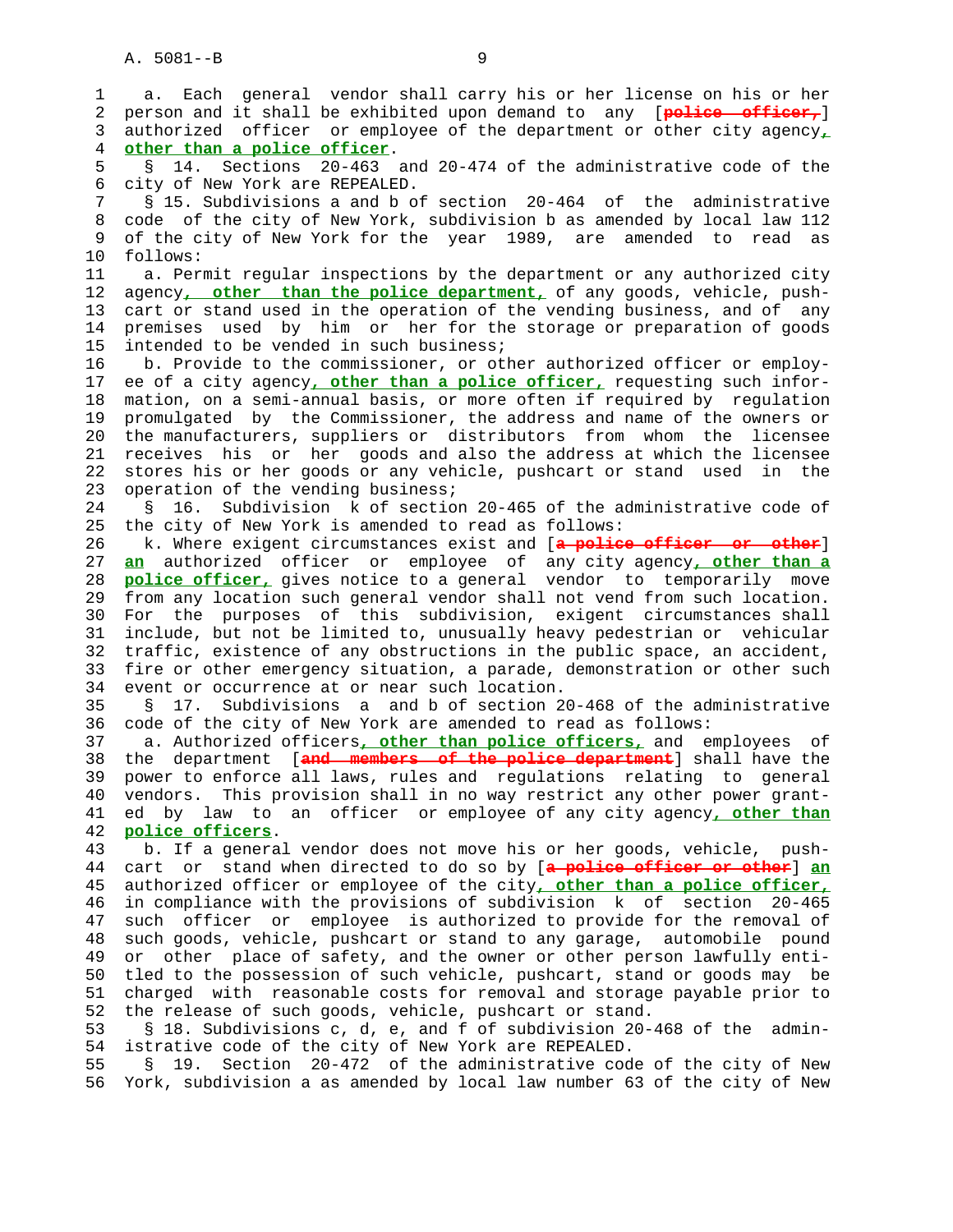A. 5081--B 10

 1 York for the year 1990, subdivision b as amended by local law number 38 2 of the city of New York for the year 2013, subdivision c as amended by 3 local law number 80 of the city of New York for the year 2021, and 4 subdivision e as amended by local law number 14 of the city of New York 5 for the year 1995, is amended to read as follows:

 6 § 20-472 Penalties. a. Any person who violates the provisions of 7 sections 20-453 and 20-474.1 of this subchapter shall be [**guilty of a misdemeanor**] **liable for only a civil violation** punishable by a fine of 9 not [**less**] **more** than two hundred fifty dollars [**nor more than one thou- sand dollars, or by imprisonment for not more than three months or by both such fine and imprisonment. In addition, any police officer may seize any vehicle used to transport goods to a general vendor, along with the goods contained therein, where the driver is required to but cannot produce evidence of a distributor's license. Any vehicle and goods so seized may be subject to forfeiture upon notice and judicial determination. If a forfeiture proceeding is not commenced, the owner or other person lawfully entitled to possession of such vehicle and goods may be charged with the reasonable cost for removal and storage payable prior to the release of such vehicle and goods, unless the charge of unlicensed distributing has been dismissed**].

 21 b. Except as provided in subdivision a of this section, a person who 22 violates any provision of this subchapter or any of the rules or regu- 23 lations promulgated hereunder shall be guilty of an offense punishable 24 by the court as follows:

 25 1. For the first violation, a fine of not less than twenty-five nor 26 more than fifty dollars.

 27 2. For the second violation issued for the same offense within a peri- 28 od of two years of the date of a first violation, a fine of not less 29 than fifty dollars nor more than one hundred dollars.

 30 3. For a third violation issued for the same offense within a period 31 of two years of the date of a first violation, a fine of not less than 32 one hundred dollars nor more than two hundred [**and**] fifty dollars.

 33 4. For any subsequent violations issued for the same offense within a 34 period of two years of the date of a first violation, a penalty of not 35 more than five hundred dollars.

 36 c. 1. [**In addition to the penalties prescribed by subdivision a of this section, any person who violates, or any person aiding another to violate, the provisions of section 20-453 of this subchapter shall be liable for a civil penalty of two hundred fifty dollars together with a penalty of two hundred fifty dollars per day for every day during which the unlicensed business operated; except that a person who violates, or any person aiding another to violate, the provisions of section 20-453 of this subchapter by engaging in continued unlicensed activity as defined by the commissioner, considering factors including but not limited to the frequency and duration of such unlicensed activity, shall be liable for a civil penalty of one thousand dollars together with a penalty of two hundred fifty dollars per day for every day during which the unlicensed business operated.**

 49 **2.**] In addition to the penalties prescribed by subdivision b of this 50 section, any person who violates any of the provisions of this subchap- 51 ter, other than section 20-453, or any of the rules and regulations 52 promulgated hereunder shall be liable for a civil penalty as follows: 53 (a) For the first violation, a penalty of twenty-five dollars.

 54 (b) For the second violation issued for the same offense within a 55 period of two years of the date of a first violation, a penalty of fifty 56 dollars.